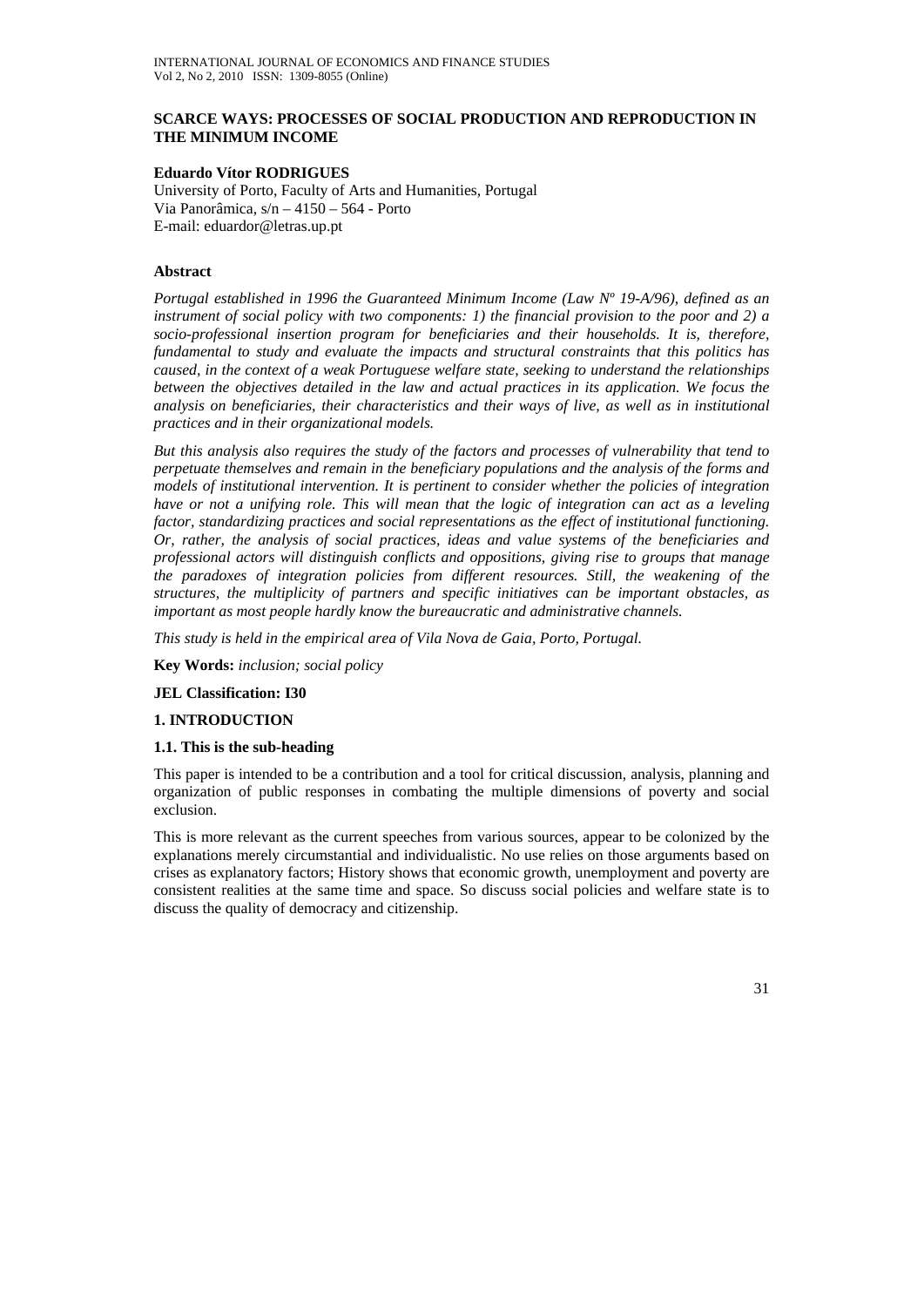This study is intended to be an instrument of understanding and a measure of multiple aspects of social life which can be returned to the discussion and public criticism. The study aims, in this line, to participate in the process which may include Sociology as a public service in a form of critical thinking. When it avoids Sociology, avoids the knowledge and the liberating potential that this knowledge can produce.

# **2. SOCIAL IMPACTS**

# **2.1. Minimum income in Portugal**

 In 1996 Portugal was established in the Minimum Guaranteed Income (first on an experimental basis, and a year later generalized to the entire country), defined as an instrument of social policy with a cash benefit component and a component derived from the existence of socio-professional integration of an inclusion program. In 2003, this measure was reconfigured into RSI (Social Insertion Income), without there a major change to the legal and regulatory content.

Thus, our object of research is the study and evaluation of cyclical and structural impacts that this has caused, seeking to understand the relationships between objectives explicit in the formulation of effective measures and practices which are directed in their application, whether focusing on analysis on beneficiaries and their characteristics, either in institutional practices or in their organizational models.

In selecting the beneficiaries of RSI as the target population, we assume the operationalization of theoretical and heuristic potentialities of the concept of "assisted" by Georg Simmel. Here, the poor becomes a subject of sociological study, not just for what he does, but rather by what others make it from social action. Poverty becomes thus a sociological phenomenon unique: a group of individuals occupying a particular position within society. But this position is not determined by his fate and condition, but mainly because of other intervening in this situation.

The study aims to proceed to the comprehension of the factors and processes to increasing vulnerability that tend to perpetuate themselves in the recipient population, as well as the study of shapes and models of institutional intervention. It is very relevant to understand whether the policies of integration have a unifying role. That would mean that the logic of the insert can act as a leveling factor, by unifying the disparate spheres priori, first by the effect of institutional functioning. Or, the analysis of social practices, representations and value systems of the beneficiaries and institutional players will distinguish conflict and opposition, giving rise to subgroups that deals the paradoxes of integration policies from different resources and different effects as well.

The implementation of the minimum income meant a moment of potential reform of the social contract. Hence it becomes relevant, evidence of the relationship between the objectives pursued by the policies of minimum income and actual practices on the ground.

We assume, therefore, the multidimensionality of the explanatory framework, addressing the Social Practices of the actors, the ways of life, the solidarity networks, logic and Reproductive Procedure, the Territory (operationalizing the concept of territories of exclusion) and the institutional practices.

The immobilization procedures are defined here are specific dynamics that most holders of the RSI shows, features interdependent on each other and cumulative processes of social increasing vulnerability, strengthening weaknesses of individuals who increasingly scarce individuality.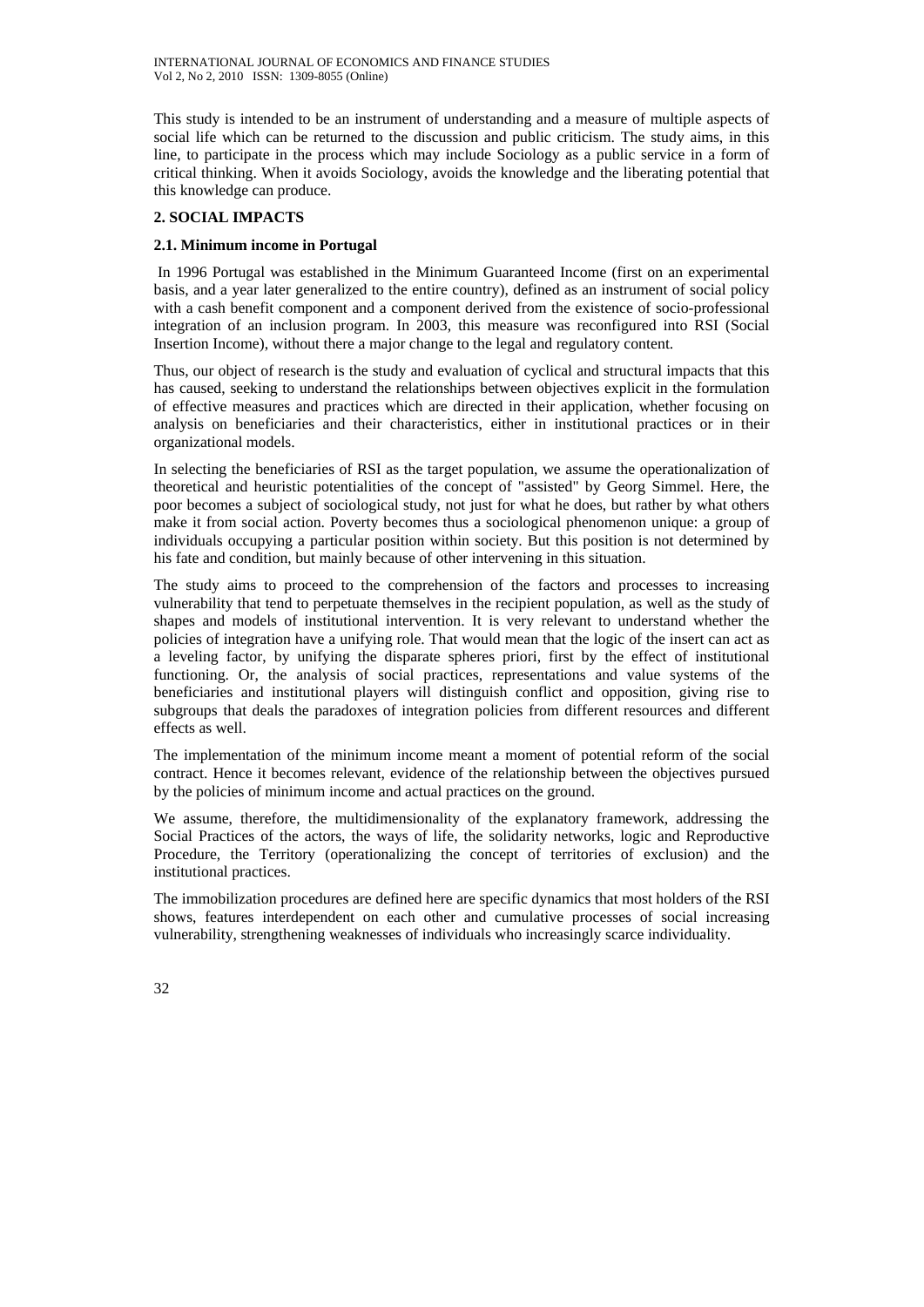This notion of immobilization is inspired in biology, referring to the immobilization process of the cells, which is the main reason for the atrophy of growth of a plant. Looking like it was born weak or less able, the plant is ultimately the product of a process of parasite removal of nutrients and incorporation of weakness (or inequalities) multiplied (François Dubet explains that in the scholar context).

# **2.2. The ways of the inclusion process**

The analytical approaches are deployed on one hand, the order macro-sociological, which consists of the analysis of the institutional forms of social interventions at the population, and, secondly, the order of micro-sociological, which consists in analyzing the sense that people give to their life experiences, attitudes they adopt towards those who designates them as such and ways to adapt to different situations with which they face.

Thus, we assume three explanatory dimensions of exclusion processes. Firstly, the global social mechanisms (universal characteristics that favor processes of exclusion and the forms and structures to respond to these issues), secondly, the social mechanisms of local or regional characteristics that result from more specific and contextualized (more specific characteristics and context for inducing individual or group of mechanisms of exclusion, as well as the mechanisms for how local partners interact and activate effective policies for social inclusion) and, finally, the mechanisms resulting from individual characteristics or group (these mechanisms are apparently more tax aspects related to individual or group). Nevertheless, these mechanisms gain importance, as they are mobilized by the company and becoming key constraints for the psychosocial structure of individuals and groups.

In fact, in recent years we have been witnessing a series of neoliberal offensive to many areas of social policies. We saw recently a context of crisis of the welfare state together with a set of ideological positions, from neoliberal inspiration, which advocates of a smaller state intervention and an insert through the mechanisms of the market organization.

Thus, we can identify the assumptions guiding the investigation from the utterances that follow. Firstly, the beneficiaries of RSI (minimum income) build specific models guiding life. These models are characterized by trajectories of economic and social dependence, in that strand insertion is undervalued according to the aspect of mere pecuniary.

Secondly, the persistence of a misfit and a set of social immobility increase the likelihood of entry, maintenance and perpetuation of poverty and social exclusion.

Thirdly, with regard to collective action, forms of sociability of RSI recipients phenomena are characterized by progressive social isolation and relationship, the result of accumulation of social immobility, and stigma associated with them. Understanding these mechanisms, which are not countered by the generality of social policies, is critical to the design of social policies in general and RSI in particular do not just down the road and palliative care.

Fourth, the representations of RSI recipients embody biases that have come from what has been produced by political and scientific discourses. Themselves predispose tax devalued representations of subjects and mechanisms conducive to reproduction, since they promote the action against these same speeches, sometimes more, sometimes less stigmatizing, sometimes more, sometimes less inclusive.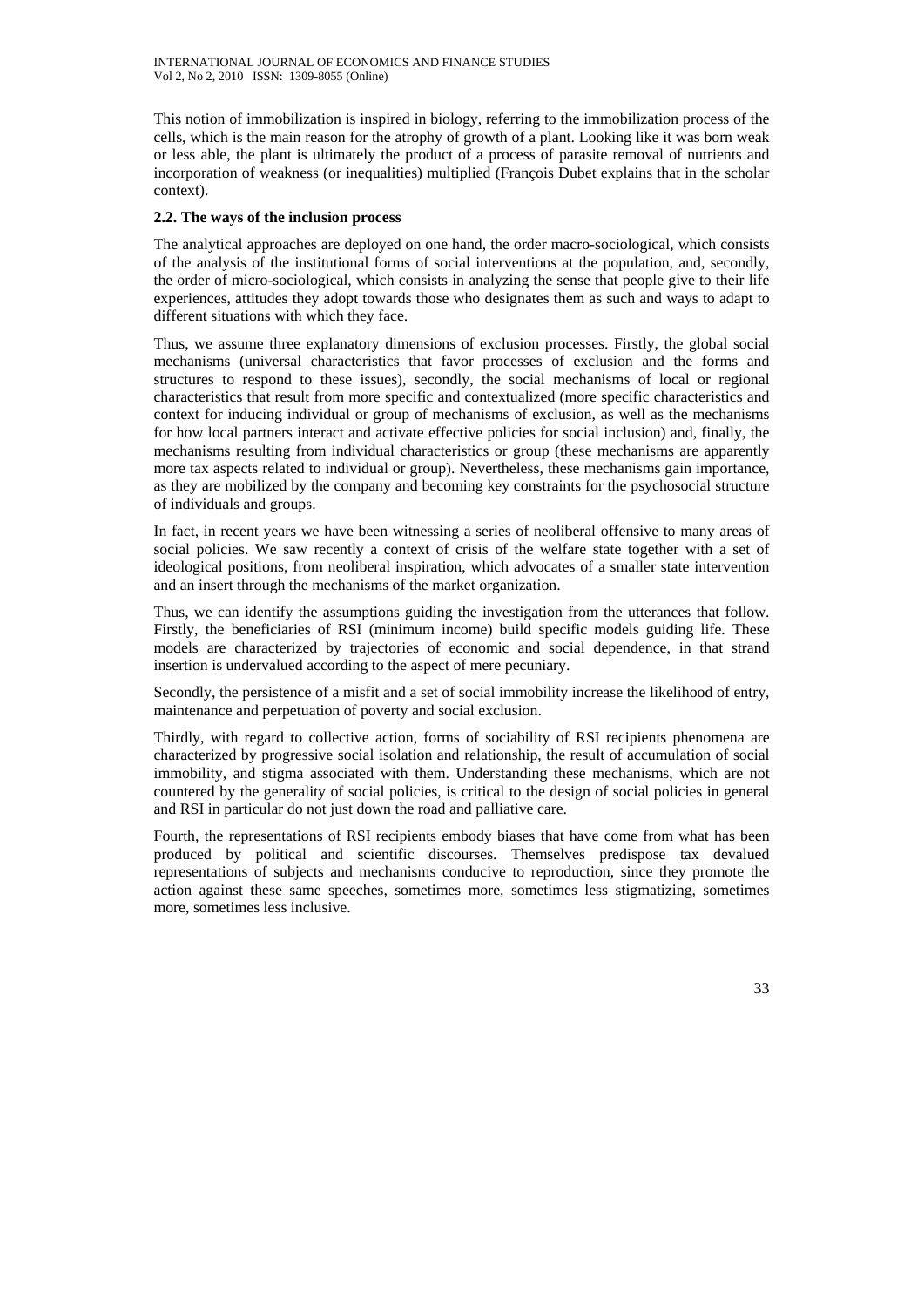Fifthly, the territorial contexts of the beneficiaries of RSI are marked by insecurity, by downplaying the relegation and because of the absence of intervention strategies (or the existence of intervention strategies wrong) by the institutional actors. The institutions and their patterns of action take a guiding role in understanding the mechanisms and social dynamics.

Sixth, access to "citizenship" and forms of political participation and association is difficult to RSI beneficiaries, due to a social structure and an institutional intervention that perpetuates the stigmatization and exclusion processes.

Finally, the objective and subjective perceptions of poverty are producing a low self-esteem in general RSI beneficiaries, by stigmatizing nature that incorporates this measure. This affects selfesteem, shame and stigmatize. Shame because the subject does not sit well with the social image they assume to have, and censures, because the individual does not feel comfortable with the image that "perceives" that society has of itself or, as E. Goffman states, it still be affected by the creation of identity by others.

They live where they were born, and work where they live. Thus, the horizons of opportunity are difficult, first because they were born in disqualified territories. Housing is in trouble and renting public is low. We found huge regional heterogeneity, based on poverty, the disqualification in the absence of equipment and the negative assessment about the living spaces.

Fraud in RSI is taken up and becomes functional: it is easier to risk of fraud than to break with the benefit of the RSI when there's a seasonal or occasional work, because of the delays and the processing of a new process are sufficiently discouraging.

Social representations of respondents are based on the value of education for their children as a tool to take off. Similarly, they assess very well the RSI, but do not exclude its size stigmatizing, especially when they are receiving recently (also see here is a structural effect of internalizing the benefits of the measure).

Respondents expressed vulnerable identities and a set of disincentives on their future, their prospects of leaving the situation they are in, a situation which assume as a condition more structural and permanent.

With regard to the territorial dynamics in rural areas, the beneficiaries receive less money and during less time than in urban areas. The factors of urban competitiveness and the ghetto are not negligible factors for the explanation.

Regarding the typology constructed, there are three types of RSI beneficiaries identified. On the one hand, the "accommodated beneficiaries", in which we discern two different situations: first, by an "accommodation by option", the result of a number of characteristics of discouragement, of laxity, the absence of a life project, but we also find "accommodated by default", a whole set of beneficiaries receiving passively the provision that no project of entering a program or a modification of the mechanisms of weakening his own life story, according to a set of situations, circumstances, life stories, which not only allow them to leave the provision. We refer, in the latter case, the elderly, individuals with disabilities, among others.

We find, secondly, a typology of beneficiaries that are called "blocked beneficiaries". In this group are individuals who, while looking ahead and trying conditions for effective social integration, are unable to mobilize them, because they are dependent on a working situation that results from their own household or the weakening of any household member. Here are grouped all individuals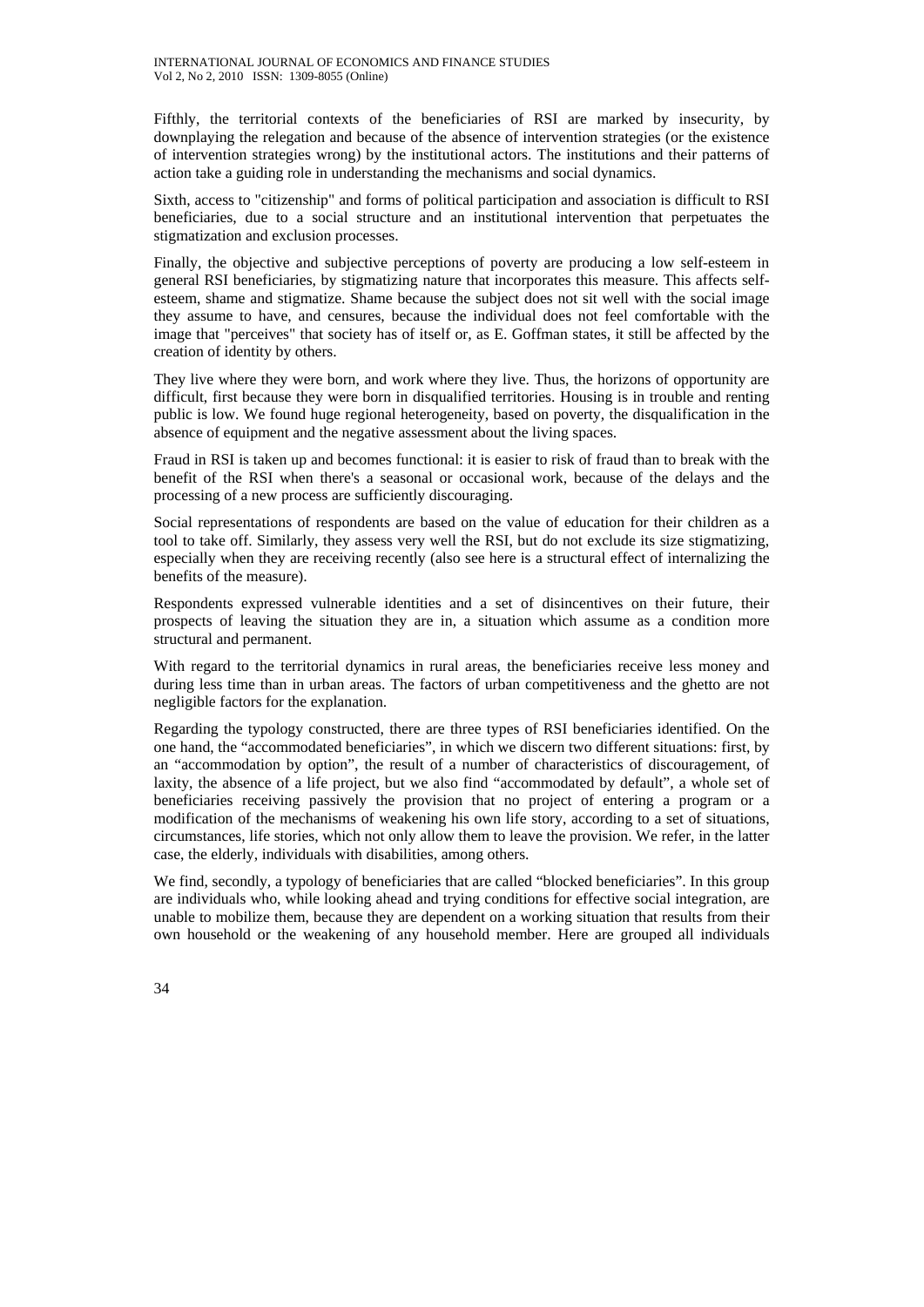(mostly women) who are unable to mobilize integration strategies because they are taking his time with the care of dependent family members (children, elderly, sick people, etc..) that prevents them improve their own living conditions. It is a type of beneficiaries that receive passively the provision and that can not raise an insertion strategy. They can not do it, not because they don't want it, not because I they feel they are not able, but because it temporarily can not get rid of a burden that prevents family strategies for employability.

Thirdly, we find a type of beneficiaries that are called "bothered beneficiaries"; they receive a transitional provision (or at least they think that such receipt is transient, short-lasting and punctually). This is a collection of individuals which are situated a short time ago in RSI. They are highly motivated individuals to a strategy of integration and that are available to respond to opportunities for socio-professional integration.

The results establish that the beneficiaries of the RSI experiencing a process of reconfiguration of their identities and specific models guiding of life, based on the characteristics of social structures and relational processes. These models are characterized by trajectories of economic dependency and social dependency, from a position in a state of "assisted" which carry with them, fundamentally an indelible mark, a label or a stigma, which results in a process of constructing the identities of beneficiaries with low social valuation and, simultaneously, with low individual selfesteem.

| Somatic immobility                         | Handicaps and disabilities resulting from acquired or innate socio-<br>professional integration.                                                            |
|--------------------------------------------|-------------------------------------------------------------------------------------------------------------------------------------------------------------|
| Territorial immobility                     | Resulting from characteristics of the residence and the territory.                                                                                          |
| <i><b>Oualifications</b></i><br>immobility | Resulting from diminished skills, unskilled professions, precarious<br>contracts and low levels of training and wages.                                      |
| Relational immobility                      | Resulting from mechanisms of social reproduction of the conditions of<br>family life rising, marking the logic of intergenerational social<br>reproduction. |
| Power immobility                           | Resulting from a removal of the networks of participation and power,<br>with a low level of participation in networks of power and influence.               |
| <i>Representations</i><br>immobility       | Resulting from devalued identities, low self-esteem and negative<br>representations of life and society.                                                    |
| Institutional immobility                   | Resulting from mechanisms from the creation and deepening of<br>institutional dependencies, as well as the very dynamics self-reproducing<br>institutions.  |
| Material immobility                        | Resulting of weak financial conditions.                                                                                                                     |

We identified the following factors:

Again, rather than solving the problem, these security policies tend only to create the illusion of safety. The way to overcome this importance of security policies within the framework of social policies is to shift the social and economic structures, to strengthen the presence and importance of structural policies, preventive and integrative likely therefore to establish a break with the mechanisms of social reproduction processes inherent vulnerability.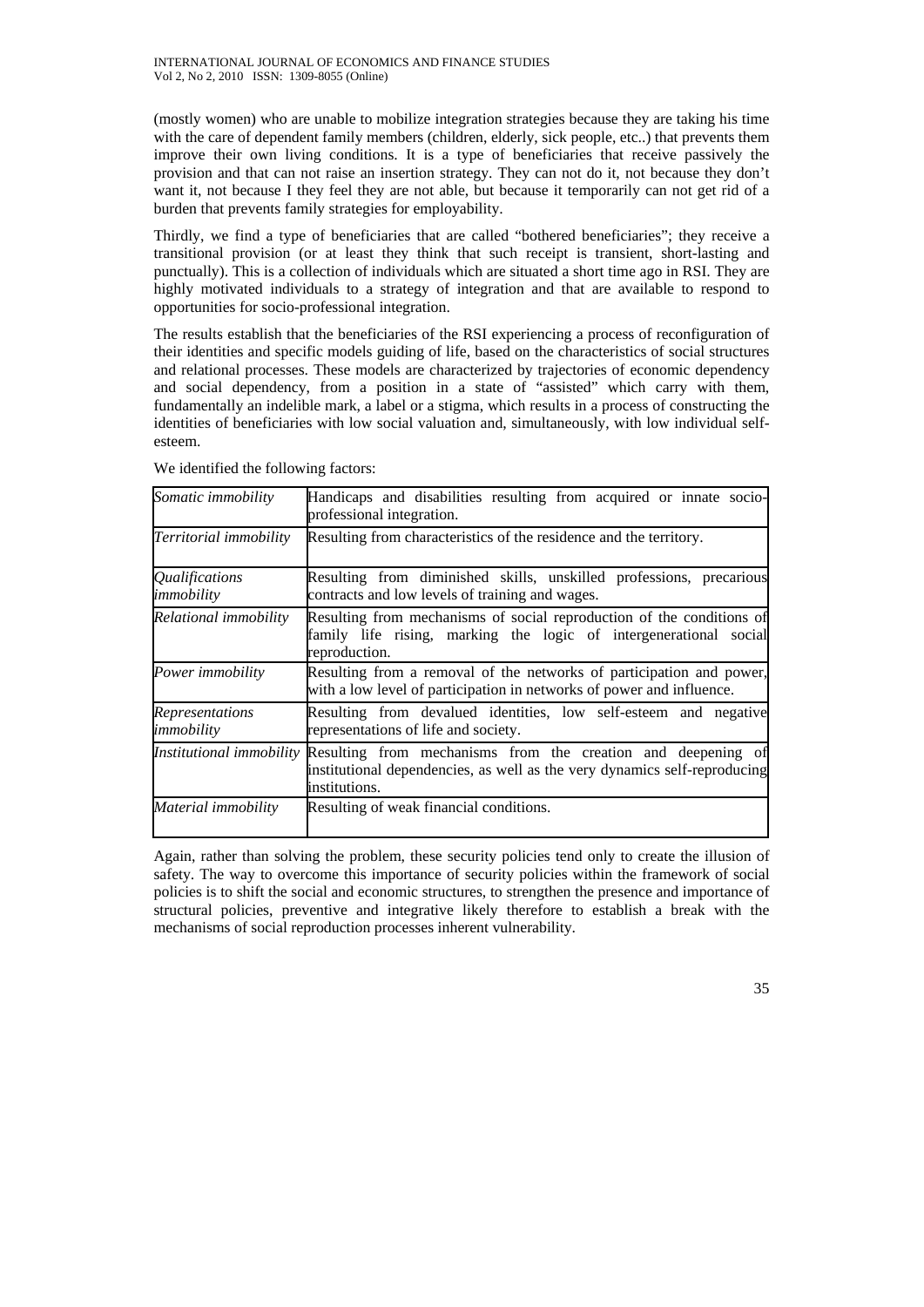The structural nature of social policies should be conducive to intervene in social factors increasing vulnerability, ie the set of factors which cumulatively, rhythmically, but irreversibly, tend to weaken the vulnerable conditions and become dependent on the subjects concerned. Speaking the amount of problems in a logic pro-active intervention can prevent a downstream logic in palliative or reactive.

Although it is an autonomous county, it seems that a contingent of people, problems and heterogeneity that would prevent this situation, before benefiting potential institutional articulation.

# **3. CONCLUSION**

The building of a new social contract and a new generation of social policies based on a compromise between state, market and economy is taken as an instrument of service management and production of goods and services excluded from the normal functioning of the market and unattractive for the highly competitive market and with a high profit.

Furthermore, the Open Coordination promotes an open community of social policy with a common vocabulary and a legitimate project: to make Europe the most competitive knowledge society in the world. However, policy coordination does not mean treating all countries equally, administering the same "recipe" of measures. It means, instead, the application of social and economic circumstances and contextualized in order to balance the (conflicting and heterogeneous) European countries. The future of the European social model involves two levels of change: the reexperiencing (based on policy learning, transfer and testing alternatives and methods of intervention) and recalibration (refocusing the system of social protection in "new risks" cutting across life stages of individuals) that allow harmonizing the principles of the European social model with the needs of greater economic competitiveness.

And ending as ending the argument, and research is fundamental change in practices is urgent because it is difficult requiring the beneficiaries to understand and adopt policies as instruments of social (re) integration, where the institutional practices and the organizational logics still, in most cases, located at the level of charity and philanthropy, leaving beneficiaries and institutions some limited ways.

# **BIBLIOGRAPHY**

Almeida, João Ferreira de (1992), Exclusão Social: Factores e Tipos de Pobreza em Portugal, Oeiras: Celta.

Amable, Bruno (2005), Les cinq capitalismes, Paris : Ed. du Seuil.

Amaral, João Ferreira (coord.) (1998), Europa Social, Lisboa: Fundação Calouste Gulbenkian.

Amin, Samir (1995), La Gestion Capitaliste de la Crise, Paris : Harmattan.

Bauman, Zygmunt (2000), Liquid Modernity, Cambridge: Polity Press.

Bourdieu, Pierre (1993), La Misère du Monde, Paris : Ed. du Seuil.

Capucha, Luís (2005), Desafios da Pobreza, Oeiras: Celta.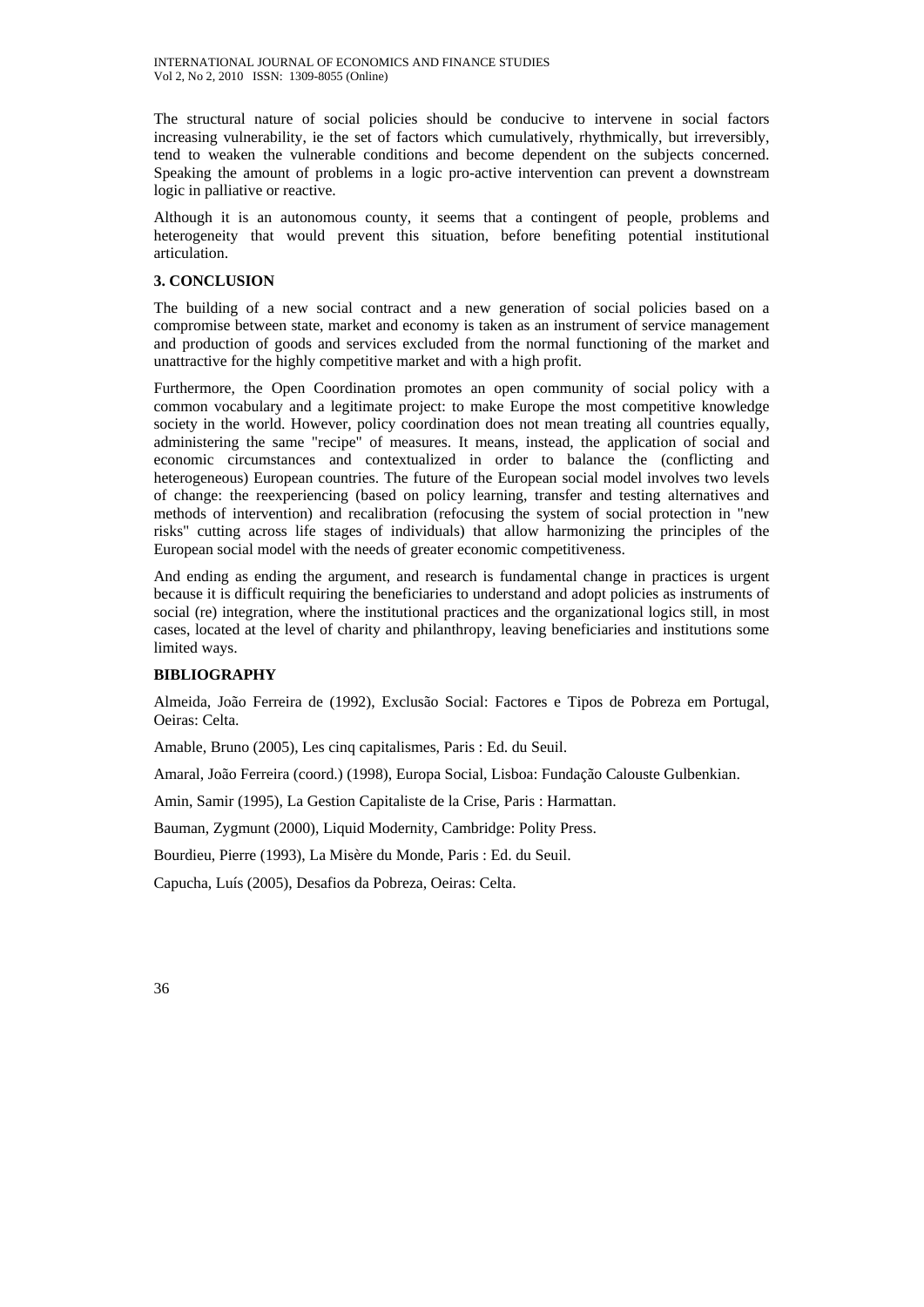Capucha, Luís (coord.) (1998), Rendimento Mínimo Garantido: Avaliação da Fase Experimental, s/l: Departamento de Estudos, Prospectiva e Planeamento do Ministério do Trabalho e da Solidariedade.

Castel, Robert (2003), L'Insécurité Social, Paris : Ed. du Seuil.

Castel, Robert (2001), Propriété Privée, Propriété Sociale, Propriété de Soi, Paris : Fayard.

Costa, Alfredo Bruto da (2001), Exclusões Sociais, Lisboa: Fundação Mário Soares e Gradiva, 2.ª edição.

Dubet, François (2002), Le déclin de l'institution, Paris : Ed. du Seuil.

Fernandes, António Teixeira (1997a), A Sociedade e o Estado, Porto: Afrontamento.

Habermas, Jürgen (1976), Legitimation crisis, Londres: Heinemann.

LOPES, João Teixeira (1996), Tristes Escolas: Práticas culturais estudantis no espaço escolar urbano, Porto: Afrontamento.

Mishra, Ramesh (1990), O Estado-Providência na Sociedade Capitalista, Oeiras: Celta.

Mozzicafreddo, Juan (2000), Estado-Providência e Cidadania em Portugal, Oeiras: Celta.

Offe, Claus (1985), Disorganized Capitalism, Oxford: Polity Press.

Paugam, Serge (2005b), Les formes élémentaires de la pauvreté, Paris : PUF.

Paugam, Serge (2000), Le Salarié de la Précarité, Paris : PUF.

Polanyi, Karl (1983), La Grande Transformation, Paris : Gallemard.

Rodrigues, Eduardo Vítor (2010), Escassos Caminhos, Porto: Ed. Afrontamento.

Rodrigues, Eduardo Vítor (2002), "Factores e mecanismos de vulnerabilidade social" in António Teixeira Fernandes (coord.), A Inserção Social: Percursos e Desvios de um Processo, Ministério das Cidades, Ordenamento do Território e Ambiente, Porto: CCRN, pp. 11-103.

Rodrigues, Eduardo Vítor (2000), "O Estado-Providência e os processos de exclusão social: considerações teóricas e estatísticas em torno do caso português", in Sociologia, n.º 10, pp. 173- 202.

Rodrigues, Eduardo Vítor et al. (1999a), "A pobreza e a exclusão social: teorias, conceitos e políticas sociais em Portugal", in Sociologia, n.º 9, pp. 63-101.

Rodrigues, Eduardo Vítor et al. (1999b), "Políticas sociais e exclusão em Portugal", in Sociologia - Problemas e Práticas, n.º 31, pp. 39-64.

Rodrigues, Maria João (2004), A Agenda Económica e Social da União Europeia, Lisboa: Dom Quixote.

Rodrigues, Maria João (1996), O sistema de emprego em Portugal, Lisboa: Dom Quixote.

Santos, Boaventura de Sousa (1998), O Estado-Providência em Portugal: entre Globalizações Conflituantes, Coimbra: CES.

Schnapper, Dominique (1998), Contra o fim do trabalho, Lisboa: Terramar.